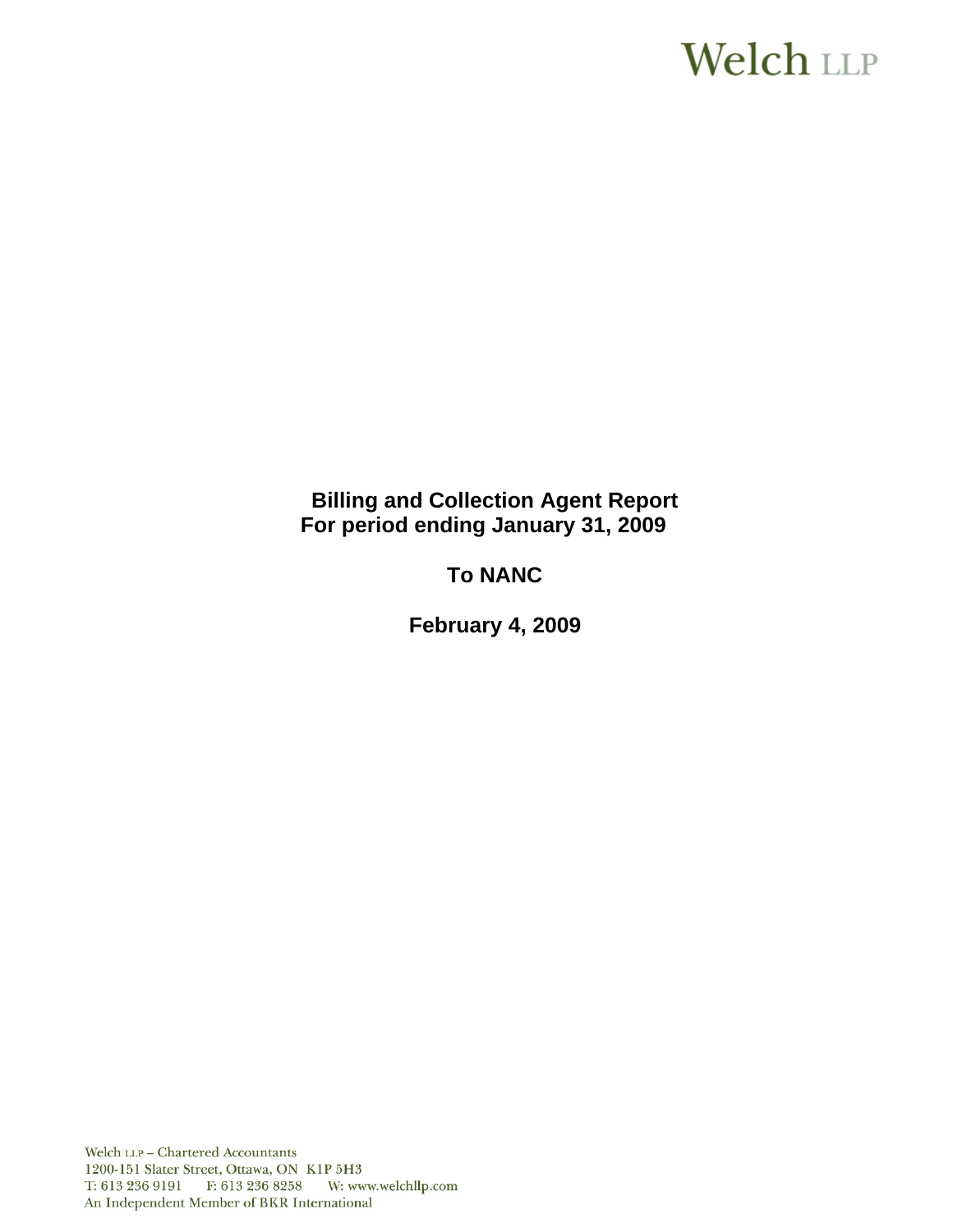# **NANPA FUND STATEMENT OF FINANCIAL POSITION JANUARY 31, 2009**

| <b>Assets</b><br>Cash Balance in bank account<br>Dreyfus Government Cash Management Fund                                                                   |                                      | \$ | 68,134<br>4,215,000 |
|------------------------------------------------------------------------------------------------------------------------------------------------------------|--------------------------------------|----|---------------------|
| Receivable from US Carriers<br>Receivable from Canada<br>Receivable from Caribbean countries<br>Receivables forwarded to FCC for collection (Over 90 days) | 237,278<br>5,733<br>1,310<br>242,530 |    |                     |
| Allowance for uncollectible accounts                                                                                                                       | (288,000)                            |    | 198,850             |
| Interest receivable                                                                                                                                        |                                      |    | 1,228               |
| <b>Total assets</b>                                                                                                                                        |                                      |    | 4,483,212           |
| Less: Accrued liabilities (see below for makeup)                                                                                                           |                                      |    | (757, 760)          |
| <b>Fund balance</b>                                                                                                                                        |                                      | S  | 3,725,452           |
| <b>Makeup of Accrued Liabilities</b> (see following page for additional details)                                                                           |                                      |    |                     |
| <b>Welch LLP</b>                                                                                                                                           | 38,619                               |    |                     |
| <b>NEUSTAR Pooling 1K Block Pooling Expenses</b>                                                                                                           | 384,027                              |    |                     |
| <b>NEUSTAR Admin Expenses</b>                                                                                                                              | 289,581                              |    |                     |
| Data Collection Agent - USAC                                                                                                                               | 13,033                               |    |                     |
| Fund audit                                                                                                                                                 | 32,500                               |    |                     |
|                                                                                                                                                            | \$<br>757.760                        |    |                     |

**\*\*\*\*\*\*\*\*\*\*\*\*\*\*\*\*\*\*\*\*\*\*\*\*\*\*\*\*\*\*\*\*\*\*\*\*\*\*\*\*\*\*\*\*\*\*\*\*\*\*\*\*\*\*\*\*\*\*\*\*\*\*\*\*\*\*\*\*\*\*\*\*\*\*\*\*\***

### **Other items of note**

During January 2009, the Dreyfus Government Cash Management Fund earned an average rate of return of 0.39%.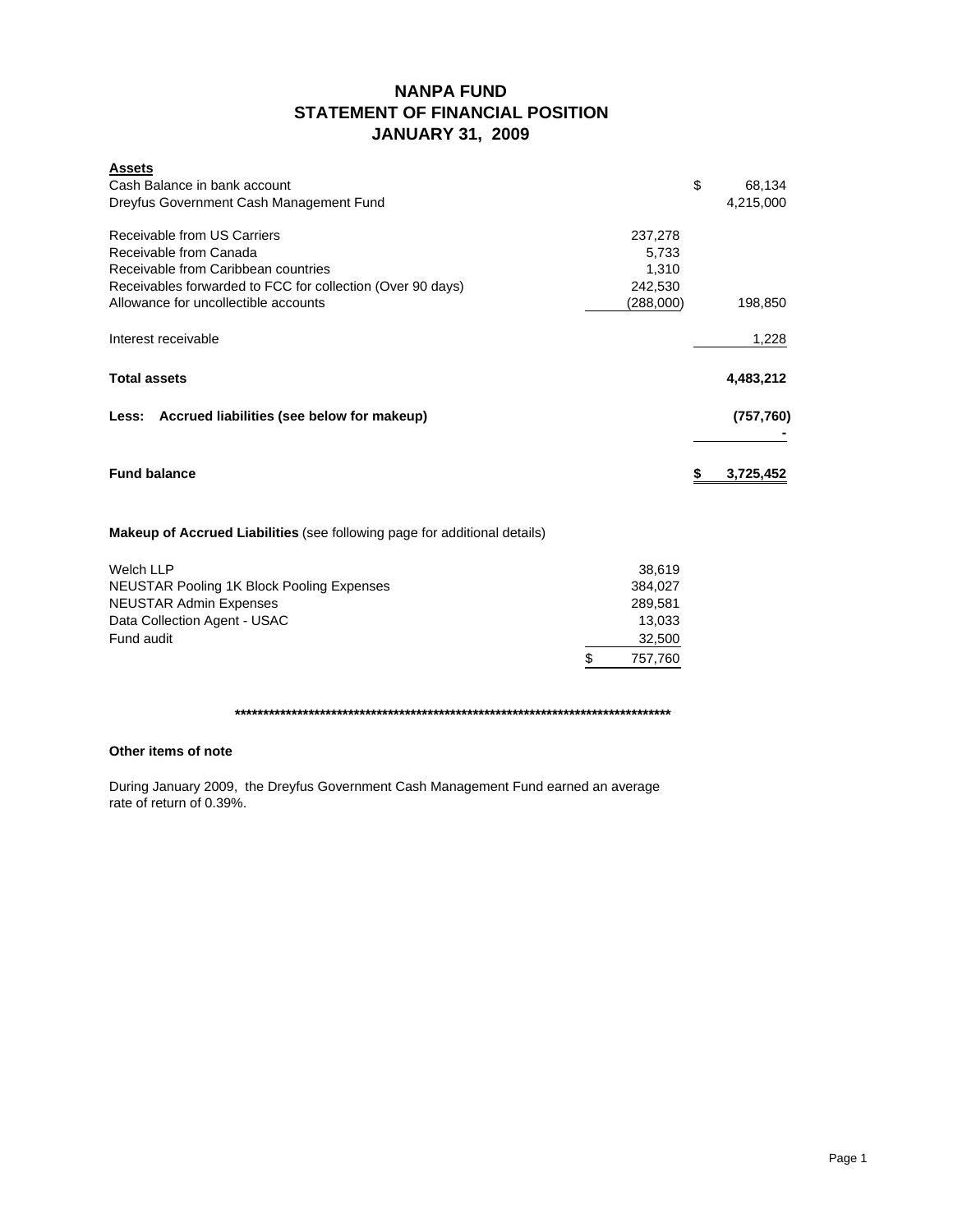#### **NANPA FUND FORECASTED STATEMENT OF CHANGES IN FUND BALANCEJULY 2008 TO JANUARY 2010**

|                                                                     |            | Actual                     |                 |                          |                          | <b>Budgeted</b> |                 |                          |                   |                   |                                                                    |                 |                 |                 | <b>Estimated</b> |                          |                 |                 |
|---------------------------------------------------------------------|------------|----------------------------|-----------------|--------------------------|--------------------------|-----------------|-----------------|--------------------------|-------------------|-------------------|--------------------------------------------------------------------|-----------------|-----------------|-----------------|------------------|--------------------------|-----------------|-----------------|
|                                                                     |            | July -<br>December<br>2008 | Jan-09          | Feb-09                   | Mar-09                   | Apr-09          | Mav-09          | Jun-09                   | Total             | <b>Budget</b>     | Variance between<br>forecasted balance at June<br>30/08 and budget | <b>Jul-09</b>   | Aug-09          | Sep-09          | $Oct-09$         | Nov-09                   | Dec-09          | <b>Jan-10</b>   |
| Revenue<br><b>International Contributions</b><br>Canada             | (1)        | 40,131                     | 5,733           | 5,733                    | 5,733                    | 5,733           | 5,732           |                          | 68,795            | 68,795            |                                                                    | 5,733           | 5,733           | 5,733           | 5,733            | 5,733                    | 5,733           | 5,733           |
| Caribbean countries                                                 | (1)        | 13,589                     | $\sim$          | $\overline{\phantom{a}}$ |                          | $\sim$          | $\sim$          | $\overline{\phantom{a}}$ | 13,589            | 13.589            |                                                                    | 13,589          | $\sim$          |                 | $\sim$           | $\sim$                   |                 | $\sim$          |
| <b>Total International Contributions</b>                            |            | 53,720                     | 5,733           | 5,733                    | 5,733                    | 5,733           | 5,732           | $\overline{\phantom{a}}$ | 82,384            | 82,384            |                                                                    | 19,322          | 5,733           | 5,733           | 5,733            | 5,733                    | 5,733           | 5,733           |
| Domestic Contributions - US carriers                                | (1)        | 3,141,554                  | 173,455         | 178,720                  | 178,720                  | 178,720         | 178,720         |                          | 4,029,889         | 3,895,083         | 134,806                                                            | 2,269,639       | 178,720         | 178,720         | 178,720          | 178,720                  | 178,720         | 178,720         |
| Late filing fees for Form 499A                                      | (2)        | 8,800)                     | 600)            |                          |                          |                 |                 | 115,000                  | 105,600           | 115,000           | 9,400                                                              | $\sim$          |                 | $\sim$          | $\sim$           | $\overline{\phantom{a}}$ |                 |                 |
| Interest income                                                     | (3)        | 32,484                     | 1.497           | 15,000                   | 15,000                   | 15,000          | 15,000          | 15,000                   | 108.981           | 180,000           | 71,019)                                                            | 15,000          | 15,000          | 15,000          | 15,000           | 15,000                   | 15,000          | 15,000          |
| <b>Total revenue</b>                                                |            | 3,218,958                  | 180,085         | 199.453                  | 199,453                  | 199,453         | 199,452         | 130,000                  | 4.326.854         | 4,272,467         | 54,387                                                             | 2.303.961       | 199.453         | 199,453         | 199,453          | 199,453                  | 199,453         | 199,453         |
| <b>Expenses</b><br><b>NANPA Administration</b>                      | (4), (8)   | 872,058                    | 165,380         | 121,300                  | 121,300                  | 121,300         | 121,300         | 121,300                  | 1.643.938         | 1,408,661         | 235,277                                                            | 121,300         | 121,300         | 121,300         | 121,300          | 121,300                  | 121,300         | 121,300         |
| 1K Block Pooling Administration                                     | (4), (7)   | 1,170,015                  | 189,374         | 189,374                  | 189,374                  | 189,374         | 189,374         | 189,374                  | 2,306,259         | 2,272,483         | 33,776                                                             | 189,373         | 188,936         | 188,498         | 188,498          | 188,498                  | 188,498         | 188,498         |
| pANI                                                                | (9)        | <b>.</b>                   | $\sim$          | $\overline{\phantom{a}}$ | $\overline{\phantom{a}}$ | $\sim$          | $\sim$          |                          |                   | 100,000           | 100,000)                                                           | 8,333           | 8,333           | 8,333           | 8,333            | 8,333                    | 8,333           | 8,333           |
| <b>Billing and Collection</b><br>Welch LLP<br>Data Collection Agent | (4)<br>(5) | 119,400<br>21,888          | 19,900<br>4.500 | 19,900<br>4.500          | 19,900<br>4.500          | 19,900<br>4,500 | 19,900<br>4.500 | 19,900<br>4.500          | 238,800<br>48,888 | 238,800<br>54,000 | 5,112)                                                             | 19,900<br>4.500 | 19,900<br>4.500 | 19,900<br>4.500 | 19,900<br>4.500  | 19,900<br>4.500          | 19,900<br>4.500 | 19,900<br>4,500 |
| <b>Annual Operations Audit</b>                                      | (6)        | 2,500                      |                 |                          |                          |                 |                 | 32,500                   | 35,000            | 30,000            | 5,000                                                              | . .             |                 |                 |                  | $\sim$                   |                 |                 |
| <b>Carrier Audits</b>                                               | (10)       |                            |                 |                          |                          |                 |                 |                          | <b>College</b>    | 700,000           | 700,000)                                                           |                 |                 |                 |                  |                          |                 |                 |
| Bad debt expense (recovery)                                         | (11)       | 4,387)                     | 84              |                          |                          |                 | $\sim$          |                          | 4,303             | <b>Contract</b>   | 4,303                                                              |                 |                 | $\sim$          |                  |                          |                 |                 |
| <b>Total expenses</b>                                               |            | 2,181,474                  | 379,238         | 335.074                  | 335.074                  | 335,074         | 335.074         | 367,574                  | 4.268.582         | 4.803.944         | (535, 362)                                                         | 343,406         | 342.969         | 342,531         | 342,531          | 342.531                  | 342,531         | 342,531         |
| Net revenue (expenses)                                              |            | 1,037,484                  | 199,153)        | 135,621)                 | 135,621) (               | 135,621)        | 135,622)        | 237,574)                 | 58,272            | 531,477)          | 589,749                                                            | 1,960,555       | 143,516) (      | 143,078)        | 143,078) (       | 143,078) (               | 143,078)        | 143,078)        |
| <b>Opening fund balance</b>                                         |            | 2,887,121                  | 3,924,605       | 3,725,452                | 3,589,831                | 3,454,210       | 3,318,589       | 3,182,967                | 2,887,121         | 2,730,440         | 156,681                                                            | 2,945,393       | 4,905,948       | 4,762,432       | 4,619,354        | 4,476,276                | 4,333,198       | 2,616,262       |
| <b>Closing fund balance</b>                                         |            | 3,924,605                  | 3,725,452       | 3,589,831                | 3,454,210                | 3,318,589       | 3,182,967       | 2,945,393                | 2,945,393         | 2,198,963         | 746,430                                                            | 4,905,948       | 4,762,432       | 4,619,354       | 4,476,276        | 4,333,198                | 4,190,120       | 2,473,184       |
| Fund balance makeup:                                                |            | 1,000,000                  | 1.000.000       | 1,000,000                | 1,000,000                | 1,000,000       | 1,000,000       | 1,000,000                | 1.000.000         | 1,000,000         |                                                                    | 1,000,000       | 1,000,000       | 1,000,000       | 1,000,000        | 1,000,000                | 1,000,000       | 1,000,000       |
| Contingency<br>Surplus                                              |            | 2,924,605                  | 2,725,452       | 2.589.831                | 2,454,210                | 2.318.589       | 2.182.967       | 1.945.393                | 1.945.393         | 1,198,963         |                                                                    | 3.905.948       | 3,762,432       | 3,619,354       | 3.476.276        | 3.333.198                | 3,190,120       | 1,473,184       |
|                                                                     |            | 3,924,605                  | 3,725,452       | 3,589,831                | 3,454,210                | 3,318,589       | 3,182,967       | 2,945,393                | 2,945,393         | 2,198,963         |                                                                    | 4,905,948       | 4,762,432       | 4,619,354       | 4,476,276        | 4.333.198                | 4,190,120       | 2,473,184       |

#### **Assumptions:**

**(1)** The US carrier contributions for the period from July 2008 to June 2009 and the International carrier revenue is based upon actual billings The contributions for July<br>2009 - January 2010 are estimated based on billin

**(2)** These fees represent the \$100 late filing fee charged to those companies that do not file the Form 499A by the due date.

**(3)** Interest income projections are estimates

**(4)** The expenses for the NANPA Administration, 1K Block Pooling and Welch LLP are based on contracts in force. NANPA Administration contract expired June 2008.

The expense for NANPA Administration for July 2008 - December 2008 is based on the current contract based on the option to extend exercised by the FCC. The expense for the January 2009 to January 2010 is based on the new e

(5) The expense for the Data Collection Agent is based on estimate of costs by USAC for the 2008 calendar year.

**(6)** The contract for the annual operations audit has been awarded to Ernst & Young. The cost will be \$32,500

(7) The February forecasted amount includes the forecasted monthly billing of \$189,375

**(8)** The February forecasted amount includes the forecasted monthly billing of \$121,300.

(9) Interim p-ANNI administration is now covered under the new Pooling contract. \$100,000 has been allowed for the cost of permanent pANI in 2008/09. No change order has been issue

(10) The budget allowed \$700,000 for 16 carrier audits. The FCC is revising the procurement procedure and are not conducting any audits until this is in place.

(11) The allowance covers all accounts considered potentially uncollectible at January 31, 2009. This will be covered by the contingency allowance.

#### **Reconciliation of Forecast at June 30, 2009 to Budget**

| Budgeted fund balance at June 30/09 - contingency                                  |            |  |  |  |  |  |
|------------------------------------------------------------------------------------|------------|--|--|--|--|--|
|                                                                                    |            |  |  |  |  |  |
|                                                                                    |            |  |  |  |  |  |
| Unexpended surplus carried forward - as per budget                                 | 1,198,963  |  |  |  |  |  |
| Increase in fund balance between budget period (February 2008) and June 2008       | 156,681    |  |  |  |  |  |
| Additional billings in July 2008 -January 2009                                     | 134,806    |  |  |  |  |  |
| Late filing fees (reversal) for Form 499A - 2008                                   | (9,400)    |  |  |  |  |  |
| Reduced interest earned to date compared to budget                                 | (71, 019)  |  |  |  |  |  |
| NANP - change orders and contract extension fixed monthly amount                   | (166, 904) |  |  |  |  |  |
| NANP Admin change order #15 originally included in 2007/08 surplus but not expende | (68, 373)  |  |  |  |  |  |
| Data Collection fees - Adjustment to actual from budget                            | 5.112      |  |  |  |  |  |
| Bad debts (recovery) not budgeted for                                              | 4.303      |  |  |  |  |  |
| <b>Annual Operations Audit</b>                                                     | (5,000)    |  |  |  |  |  |
| Unexpended budget for carrier audits not performed in 2008/09 budget year          | 700,000    |  |  |  |  |  |
| Cost of permanent pANI not expended                                                | 100.000    |  |  |  |  |  |
| Pooling change orders                                                              | (33, 776)  |  |  |  |  |  |
| Forecasted fund balance at June 30/09                                              | 2.945.393  |  |  |  |  |  |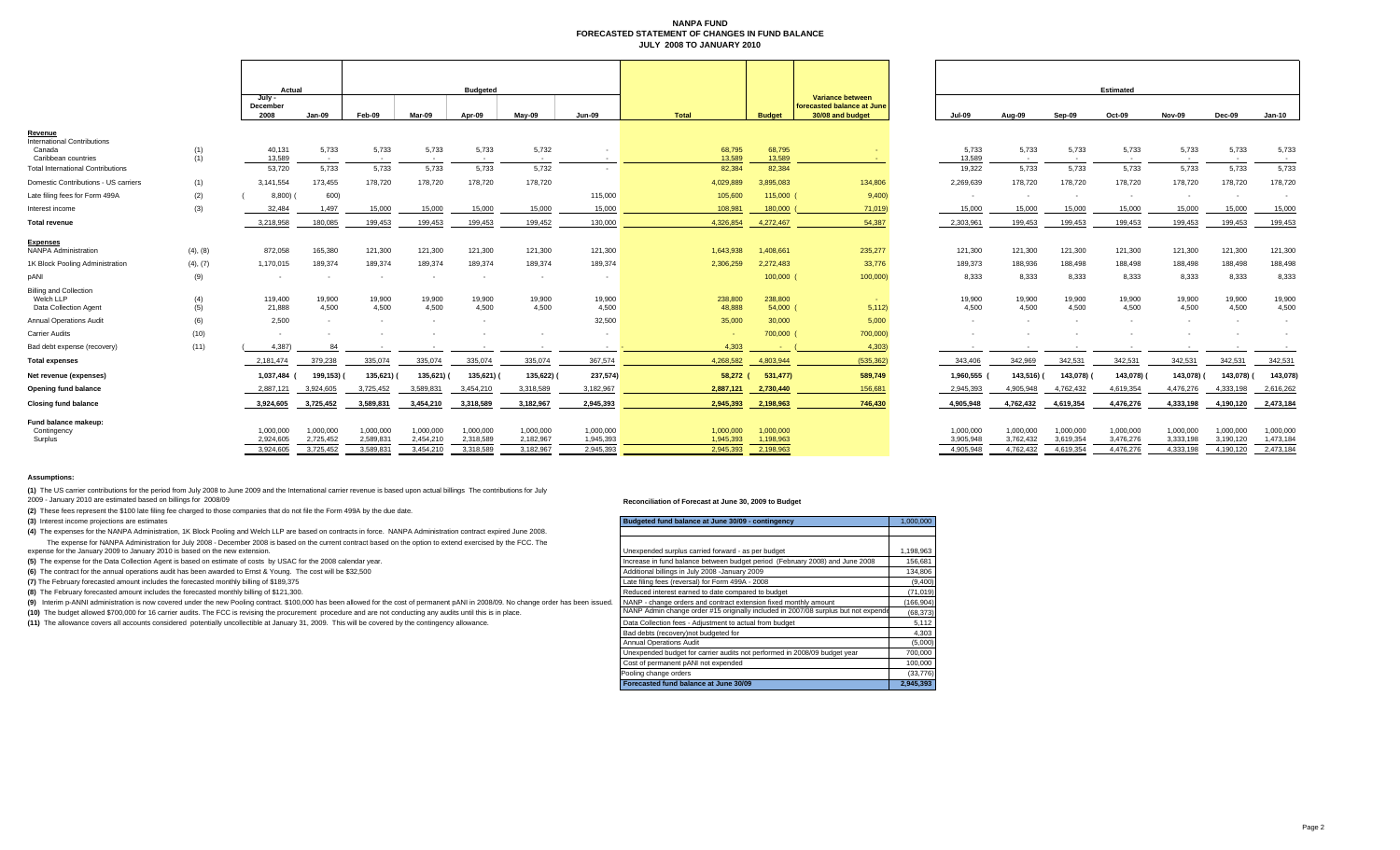### **NANPA FUNDCURRENT AND FORECASTED LIABILITIES**

|                                         |                                                                              |                    |                          | Current<br>Jan-09 | <b>Feb-09</b> | <b>Mar-09</b> | Apr-09  | <b>May-09</b> | Jun-09  | Jul-09  | Aug-09  |
|-----------------------------------------|------------------------------------------------------------------------------|--------------------|--------------------------|-------------------|---------------|---------------|---------|---------------|---------|---------|---------|
|                                         | <b>NEUSTAR - NANPA Administration contract</b>                               |                    |                          | 289,581           | 121,300       | 121,300       | 121,300 | 121,300       | 121,300 | 121,300 | 121,300 |
|                                         | - Payment authorized by the FCC on December 4/08, received by Welch December |                    |                          |                   |               |               |         |               |         |         |         |
| 23/2008                                 | November 2008                                                                | 115,948            |                          |                   |               |               |         |               |         |         |         |
|                                         | October 2008                                                                 | 118,602            |                          |                   |               |               |         |               |         |         |         |
|                                         | - Authorization by the FCC has not been received for payment                 |                    |                          |                   |               |               |         |               |         |         |         |
|                                         | December 2008<br>January 2009                                                |                    | 118,557<br>121,300       |                   |               |               |         |               |         |         |         |
|                                         | Amendment 25                                                                 |                    | 44,080                   |                   |               |               |         |               |         |         |         |
|                                         | Amendment 24                                                                 | \$                 | 5,644<br>289,581         |                   |               |               |         |               |         |         |         |
| <b>NEUSTAR - Block Pooling contract</b> |                                                                              |                    |                          | 384,027           | 189,374       | 189,374       | 189,374 | 189,374       | 189,374 | 189,373 | 188,936 |
| 23/2008                                 | - Payment authorized by the FCC on December 4/08, received by Welch December |                    |                          |                   |               |               |         |               |         |         |         |
|                                         | October 2008<br>November 2008                                                | 189,373<br>189,373 |                          |                   |               |               |         |               |         |         |         |
|                                         | CO #2                                                                        | 5,161              |                          |                   |               |               |         |               |         |         |         |
|                                         | - Authorization by the FCC has not been received for payment                 |                    |                          |                   |               |               |         |               |         |         |         |
|                                         | December 2008                                                                |                    | 189,374                  |                   |               |               |         |               |         |         |         |
|                                         | January 2009                                                                 |                    | 189,374                  |                   |               |               |         |               |         |         |         |
|                                         | CO #4                                                                        |                    | 5,279                    |                   |               |               |         |               |         |         |         |
|                                         |                                                                              | \$                 | 384,027                  |                   |               |               |         |               |         |         |         |
| Welch LLP - Billing & Collection Agent  |                                                                              |                    |                          | 38,619            | 19,900        | 19,900        | 19,900  | 19,900        | 19,900  | 19,900  | 19,900  |
| 23/2008                                 | - Payment authorized by the FCC on December 4/08, received by Welch December |                    |                          |                   |               |               |         |               |         |         |         |
|                                         | October 2008<br>November 2008                                                | 17,459<br>19,900   |                          |                   |               |               |         |               |         |         |         |
|                                         | - Authorization by the FCC has not been received for payment                 |                    |                          |                   |               |               |         |               |         |         |         |
|                                         | December2008<br>January 2009                                                 |                    | 18,719<br>19,900         |                   |               |               |         |               |         |         |         |
|                                         |                                                                              |                    | $\overline{\phantom{a}}$ |                   |               |               |         |               |         |         |         |
| <b>USAC - Data Collection Agent</b>     |                                                                              | \$                 | 38,619                   | 13,033            | 4,500         | 4,500         | 4,500   | 4,500         | 4,500   | 4,500   | 4,500   |
|                                         | - Payment authorized by the FCC on Nov 25/08, received by Welch Dec 23/08    |                    |                          |                   |               |               |         |               |         |         |         |
|                                         | October 2008                                                                 | 3,254              |                          |                   |               |               |         |               |         |         |         |
|                                         | - Authorization by the FCC has not been received for payment                 |                    |                          |                   |               |               |         |               |         |         |         |
|                                         | November 2008                                                                |                    | 4,033                    |                   |               |               |         |               |         |         |         |
|                                         | December 2008 (estimate)<br>January 2009 (estimate)                          |                    | 4,500<br>4,500           |                   |               |               |         |               |         |         |         |
|                                         |                                                                              | £.                 | 13,033                   |                   |               |               |         |               |         |         |         |
| <b>Carrier audits</b>                   |                                                                              |                    |                          |                   |               |               |         |               |         |         |         |
|                                         | Ernst & Young LLP- Annual operations audit                                   |                    |                          | 32,500            |               |               |         |               | 32,500  |         |         |
|                                         | - Authorization by the FCC has not been received for payment                 |                    |                          |                   |               |               |         |               |         |         |         |
|                                         | Audit fee for the 2007/08 audit that will be done in the fall of 2008.       | \$                 | 32,500<br>32,500         |                   |               |               |         |               |         |         |         |
| <b>NEUSTAR - pANI administration</b>    |                                                                              | <sup>\$</sup>      |                          | ÷,                | 8,333         | 8,333         | 8,333   | 8,333         | 8,333   | 8,333   | 8,333   |
| Total                                   |                                                                              |                    |                          | 757.760           | 343,407       | 343.407       | 343,407 | 343,407       | 375,907 | 343,406 | 342,969 |